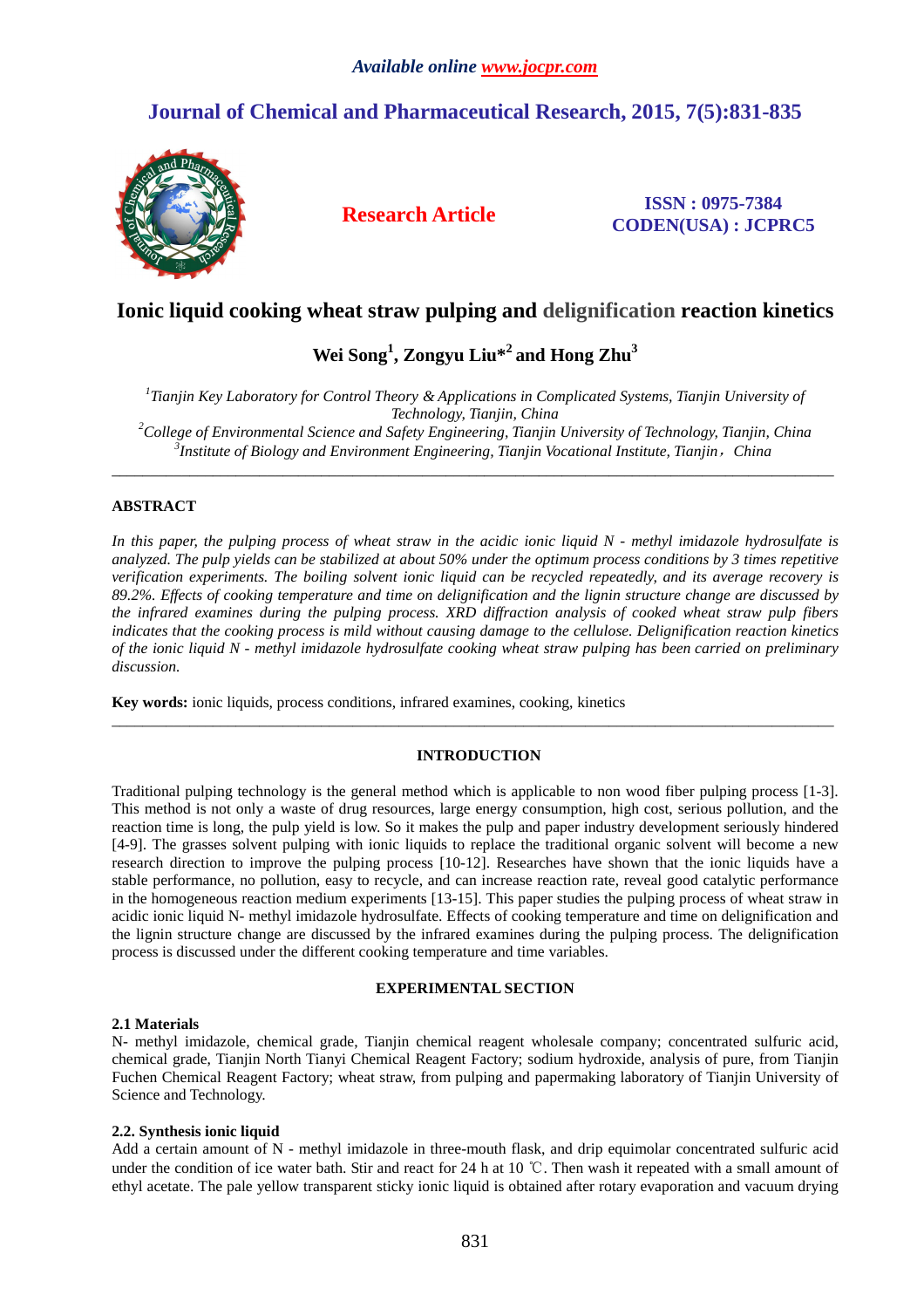at 80℃.

#### **2.3 Wheat straw cooking pulping**

Cut wheat straw to 2-3 cm pieces and put it into digester. Add N - methyl imidazole hydrosulfate liquid according to a certain ratio of liquid-solid. Analyze the effects of different cooking temperature and time variables on wheat straw pulping [16].

*\_\_\_\_\_\_\_\_\_\_\_\_\_\_\_\_\_\_\_\_\_\_\_\_\_\_\_\_\_\_\_\_\_\_\_\_\_\_\_\_\_\_\_\_\_\_\_\_\_\_\_\_\_\_\_\_\_\_\_\_\_\_\_\_\_\_\_\_\_\_\_\_\_\_\_\_\_\_*

#### **2.4 Separating lignin and recycling ionic liquid**

After cooking, put the wheat straw pulp into 200 mesh filter bag, and make ionic liquid separated. Then rinse repeatedly wheat straw pulp with distilled water. Transfer liquid phase to a beaker, let it still for a period of time. Make centrifugal separation after the precipitate being separated out. The filtrate pH is adjusted neutral after the precipitate separated out undergoing alkali-soluble, separation, acid-soluble. Lignin is separated out again in neutral solution. It is rinsed repeatedly with distilled water, dried and weighed. Ionic liquid is recycled by filtering, washing, distillation, drying, weighing after cooking pulping.

#### **2.5 Infrared and XRD diffraction analysis**

Infrared spectrum are carried out using KBr pellets and recorded on WQF-510 FTIR spectrophotometer, the instrument resolution of 4 cm - 1, the scanning number is 16, the scanning range is  $500 \sim 4200$  cm - 1. XRD (TD-3500, Dandong Tongda Technology Co., LTD, China) surveys cellulose crystal type changes after cooking pulping.

#### **RESULTS AND DISCUSSION**

#### **3.1 Ionic liquid N - methyl imidazole hydrosulfate cooking wheat straw pulping**

Effects of cooking variable on pulping process have been researched by single factor and orthogonal experiments. Based on calculating pulp yield and analysis of range R, we obtained that the influence degree of various factors on pulp yield was cooking temperature > liquid-solid ratio > cooking time. Verification experiments repeated 3 times under the condition of temperature 130℃, liquid-solid ratio 8:1, time 30min, and the average pulp yield is 50%. The average recovery rate of ionic liquids is 89.2% by three parallel experiments.

#### **3.2. Infrared spectroscopic analysis**

#### 3.2.1 The influence of cooking temperature on the lignin structure

The infrared spectra of lignin are shown on Figure 1 after cooking time 30 min, when liquid-solid ratio is  $8:1$ , wheat straw cooking temperature 110℃, 130℃ and 140℃ respectively. Figure 1 shows that (1) at 3400 (cm<sup>-1</sup>), stretching vibration relative strength of hydroxyl (OH -) reflects that the dissolubility of lignin appears the tendency of increase gradually as cooking temperature. It can be found that higher temperature is advantageous to the lignin removal; (2) at 1600 (cm<sup> $-1$ </sup>), the relative absorption strength of carbonyl (C = O mainly ester bond carbonyl) has a little change with temperature; (3) at 1421 (cm  $^{-1}$ ), methoxy C-H vibration increases gradually with temperature rise. It shows that higher temperature is advantageous to the removal of methoxyl group; (4) at 1262 and 835 (cm<sup>-1</sup>), it can be seen that vibration relative strength of guaiacol type lignin decreases with temperature rise, and the strength of vibration at low temperature is bigger. It explains that guaiac lignin is easy to dissolve out as the main composition of lignin, and decompose gradually with the increase of temperature. That causes its strength will be reduced.



 **Figure 1 Lignin IR spectra under different temperature Figure 2 Lignin IR spectra under different time** 

3.2.2 The influence of cooking time on the lignin structure

The infrared spectra of lignin are shown on Figure 2 when liquid-solid ratio is 8:1, cooking temperature 130℃, cooking time 20min, 35min, 40min respectively. Figure 2 shows that  $(1)$  at 3400 (cm<sup>-1</sup>), stretching vibration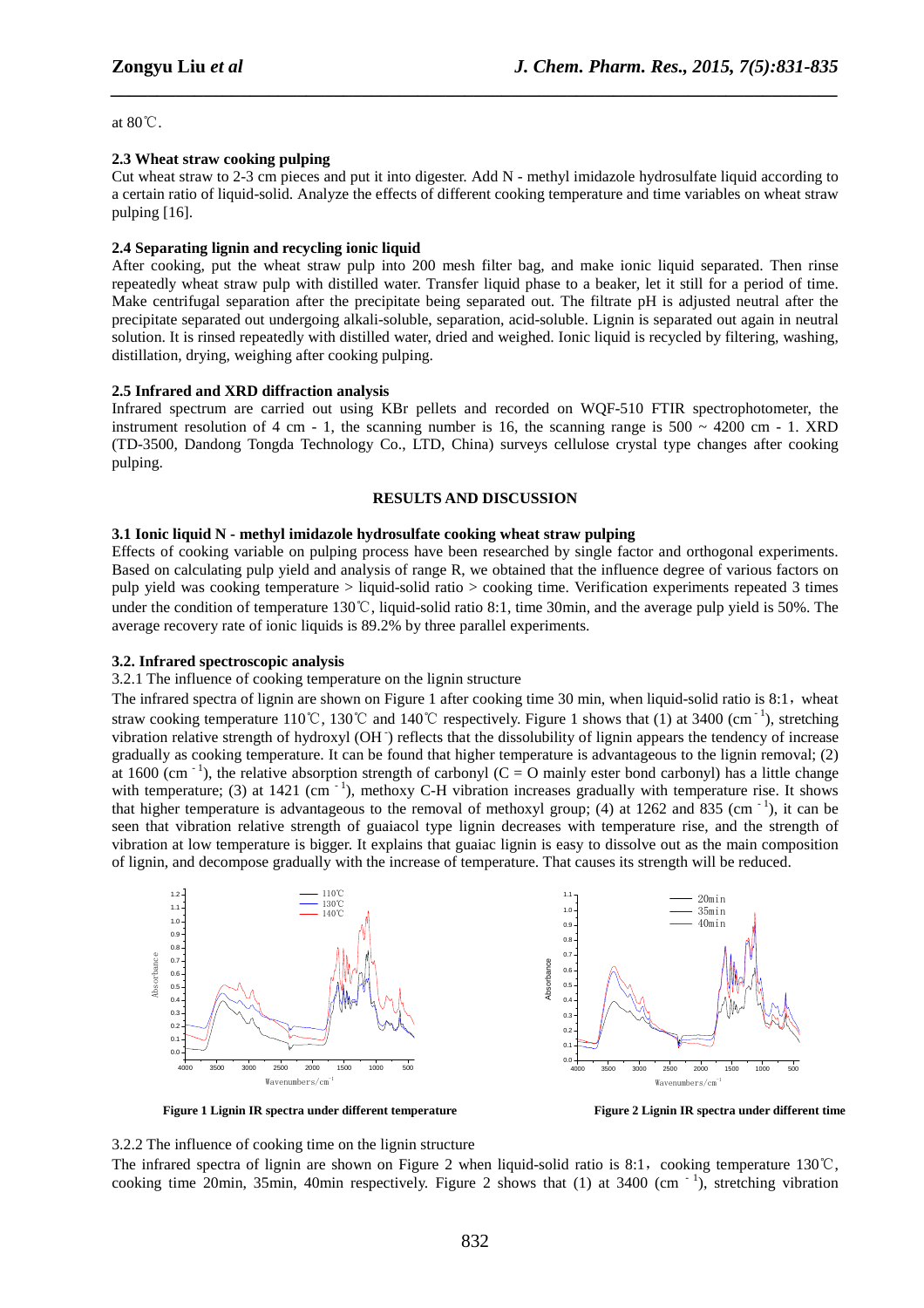relative strength of hydroxyl (OH ) reflects that the relative intensity appears the tendency of decrease as the extension of cooking time. It can be found that the lignin is decomposed and hydroxy damaged as the extension of cooking time; (2) at 1600 (cm<sup>-1</sup>), the relative absorption strength of carbonyl (C = O mainly ester bond carbonyl) reflects that quantity of hydroxyl lignin separation gradually increases with the extension of cooking time and its content is nearly constant after 35 min; (3) at wave numbers of 1330 and 1120-1124 (cm<sup>-1</sup>), relative vibration strength of lilacs type lignin can reflect that the relative strength of lilac aldehyde decreases gradually. It explains that a large number of lilacs type lignin has been dissolved into the cooking liquor at the beginning of the reaction. The lilacs type lignin dissolved out comes up to decompose at a certain extent as the extension of cooking time; (4) at 1262 (cm<sup> $-1$ </sup>) and 835 (cm $^{-1}$ ), it can be seen that the vibration relative strength of guaiacol type lignin has a little change with the extension of time.

*\_\_\_\_\_\_\_\_\_\_\_\_\_\_\_\_\_\_\_\_\_\_\_\_\_\_\_\_\_\_\_\_\_\_\_\_\_\_\_\_\_\_\_\_\_\_\_\_\_\_\_\_\_\_\_\_\_\_\_\_\_\_\_\_\_\_\_\_\_\_\_\_\_\_\_\_\_\_*

#### **3.3 XRD diffraction analysis**

Pulp fibers are carried on XRD diffraction scanning after cooking. Effects of ionic liquid N- methyl imidazole hydrosulfate on cellulose crystal type are inspected in cooking wheat straw process. The results are shown in figure 3. The characteristic diffraction peak (2  $\theta$  =22.499 °) corresponds to standard diffraction pattern of natural cellulose[17]. It indicates that the ionic liquid has certain effect to dissolve cellulose. The pulping process is mild without causing damage to the cellulose.



**Figure 3 XRD analysis of pulp fibers** 

#### **3.4 Delignification reaction kinetics**

The condition of removal lignin with ionic liquid is mild, only under the normal pressure. Ionic liquid can dissolve lignin of wheat straw, and react with dissolved lignin as the reaction reagent at the same time, which cause lignin decomposition. Kinetics experiments are carried on respectively in 80℃, 90℃, 100℃, 110℃, 12 ℃, 130℃ for ionic liquid N - methyl imidazole hydrosulfate cooking wheat straw pulping. The percentage changes of lignin quality relative to dry raw material over time are measured before and after wheat straw cooking. The results are shown in table 1.

| Table 1 The ngmn concentration in purp |                |                |                 |                 |                 |  |
|----------------------------------------|----------------|----------------|-----------------|-----------------|-----------------|--|
| L                                      | $80^{\circ}$ C | $90^{\circ}$ C | $100^{\circ}$ C | $110^{\circ}$ C | $120^{\circ}$ C |  |
| 0 <sub>min</sub>                       | 0.318          | 0.318          | 0.318           | 0.318           | 0.318           |  |
| 10 <sub>min</sub>                      | 0.288          | 0.268          | 0.258           | 0.218           | 0.198           |  |
| 15min                                  | 0.279          | 0.258          | 0.251           | 0.178           | 0.158           |  |
| 20min                                  | 0.268          | 0.248          | 0.248           | 0.173           | 0.148           |  |
| 25min                                  | 0.258          | 0.241          | 0.208           | 0.158           | 0.138           |  |
| 30 <sub>min</sub>                      | 0.228          | 0.198          | 0.138           | 0.153           | 0.078           |  |

|  | Table 1 The lignin concentration in pulp |  |
|--|------------------------------------------|--|
|--|------------------------------------------|--|

The linear fitting equations between -dL/dt and lignin content L at different temperatures are obtained by differential processing of the data in Table 1. Results are shown in table 2. These fitting coefficients are very close to 1. This proves again that the reaction is first order. When cooking temperature rises, the lignin removal rate constants increase. That is to say high temperature is more conducive to delignification.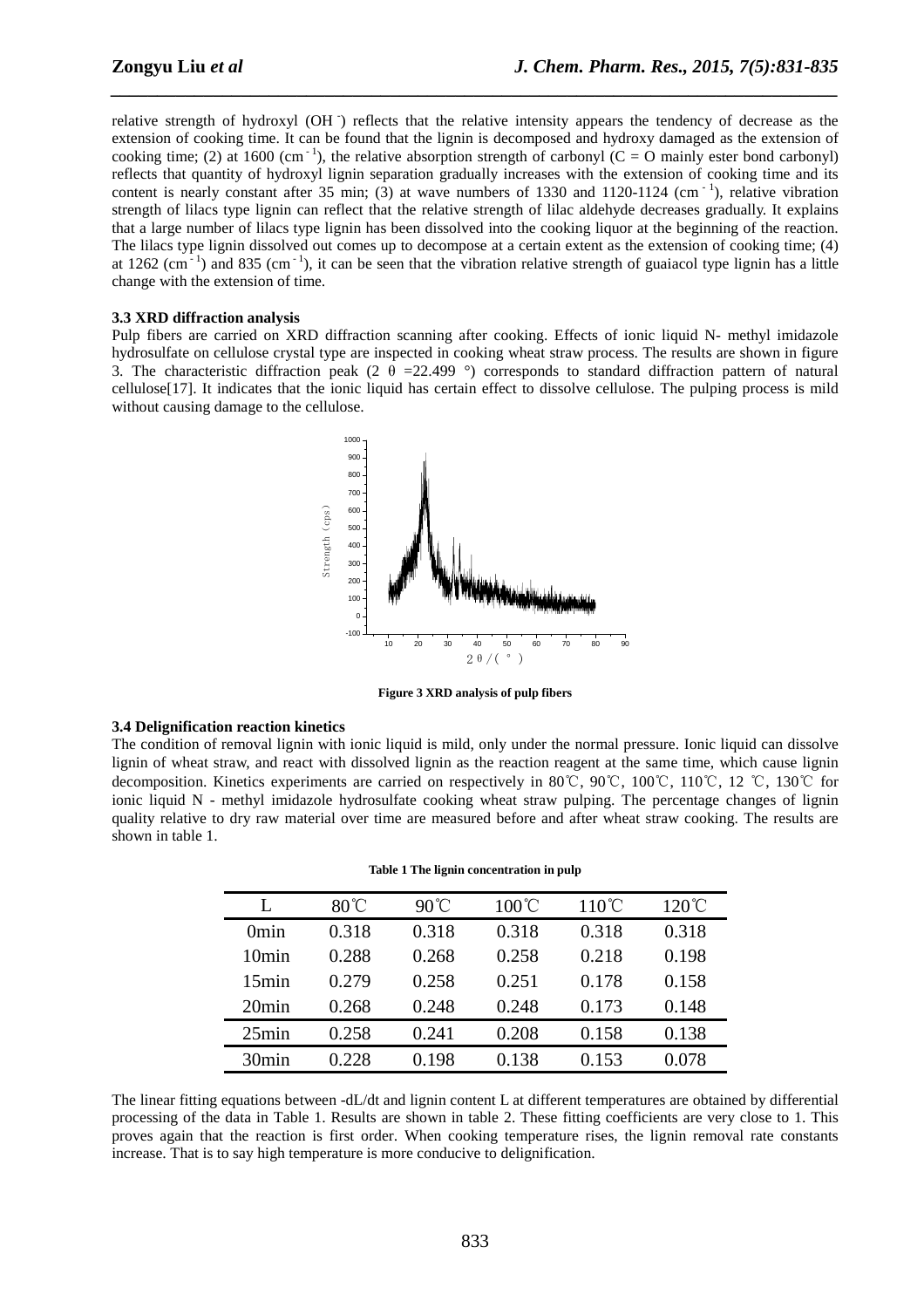| T/C | relation                     | $R^2$  |
|-----|------------------------------|--------|
| 80  | $-dL/dt = 0.0306L - 0.0333$  | 0.9563 |
| 90  | $-dL/dt = 0.033L-0.3414$     | 0.9732 |
| 100 | $-dL/dt = 0.0417L-0.401$     | 0.9735 |
| 110 | $-dL/dt = 0.039L - 0.2373$   | 0.9918 |
| 120 | $-dL/dt = 0.0435L-0.1399$    | 0.9798 |
| 130 | $- dI/dt = 0.0478I + 0.0367$ | 0.9856 |
|     |                              |        |

*\_\_\_\_\_\_\_\_\_\_\_\_\_\_\_\_\_\_\_\_\_\_\_\_\_\_\_\_\_\_\_\_\_\_\_\_\_\_\_\_\_\_\_\_\_\_\_\_\_\_\_\_\_\_\_\_\_\_\_\_\_\_\_\_\_\_\_\_\_\_\_\_\_\_\_\_\_\_* **Table 2 Regression equations of lignin removal rate and kinetics** 

Relationship between the reaction rate constant k and reaction temperature is consistent with Arrhenius[18] formula,

$$
\ln k = \ln k_0 - \frac{E_a}{RT}
$$

namely *RT* where k—reaction rate constant,  $min^{-1}$ ;  $k_0$ —frequency factor,  $min^{-1}$ ; Ea—reaction activation energy, kJ/mol; T—reaction temperature, K; R—universal gas constant, 8.314J/(mol · K).

Make removal rate constant k linear fitting about 1/T in order to calculate activation energy. Equation lnk=0.1269-1280.1/T is obtained after linear regression, its fitting coefficient  $R^2$  is 0.9972. The activation energy *Ea* is calculated to be  $10.645 \text{ kJ} \cdot \text{mol}^{-1}$  by substitution the gas constant into this equation.

#### **CONCLUSION**

 $(1)$  pulping experiments give that the pulp yields can be stabilized at about 50% under the optimum process conditions (temperature 130℃, liquid-solid ratio 8:1, time 30min), which belong to high yield chemical pulp. The boiling solvent ionic liquid can be recycled repeatedly, and its average recovery is 89.2%.

(2)It can be found that the guaiac lignin is the main ingredients of wheat straw lignin by the infrared examines lignin structure change in the process of cooking, and easy to be removed in pulp cooking. XRD diffraction analysis indicates that the ionic liquid N- methyl imidazole hydrosulfate has certain effect to dissolve cellulose, and the pulping process is mild without causing damage to the cellulose.

(3)Ionic liquid can dissolve lignin of wheat straw, and react with dissolved lignin as the reaction reagent at the same time, which cause lignin decomposition. The kinetics experiments present that delignification reaction kinetics of acidic ionic liquid N- methyl imidazole hydrosulfate cooking wheat straw pulping is first order, thereinto fitting coefficient  $R^2$  is 0.9972, and its reaction activation energy is 10.645 kJ·mol-1.

#### **Acknowledgment**

The authors would like to thank the National Natural Science Foundation of China for providing financial support for this project (21176195).

#### **REFERENCES**

[1]Y Uraki; Y Sano, *Holzforschung*, **1999**, 53(4): 411-416.

[2]J Kajimoto; Y Sano; WE Widodo; et al., *Kami Pa Gikyoshi/Japan Tappi Journal*, **2000**, 54(9): 88-93.

[3]T Kishimoto; A Ueki; H Takamori; et al., *Holzforschung*, **2004**, 58(4): 355-361.

[4] HR Hu; LX X; MY Shi.*PAPER AND PAPER MAKING*, **1998**, 7(4): 31-32.

[5]HR Gong, *Paper Chemicals,* **2007**, 19(6): 26-28.

[6] SL Shi; HR Hu; JM Liu; et al., *Transactions of China Pulp and Paper*, **2005**, 20(1): 46-50.

[7] H Kirci; HTJ Eroglu. *Agric*.**1997**, 21(6): 573-577.

[8] AMA Nada. *Ind. Res.* **1998**, 57(4): 205-210.

[9] LG Aubuurn. Diss. Abstr. Int. B, 1999, 60(5): 2237.

[10] YW Zhou; Y Deng; DX Han, *Science & Technology in Chemical Industry*, **2009**,17( 3): 9- 12.

[11]Y Zheng; XP Xuan; AR Xu; et al., *Progress in Chemistry*, **2009**, 21(9): 1807-1812.

[12]YH Liu; Y Deng, *Transactions of the Chinese Society of Agricultural Engineering (CSAE)*, **2009**, 25(9):